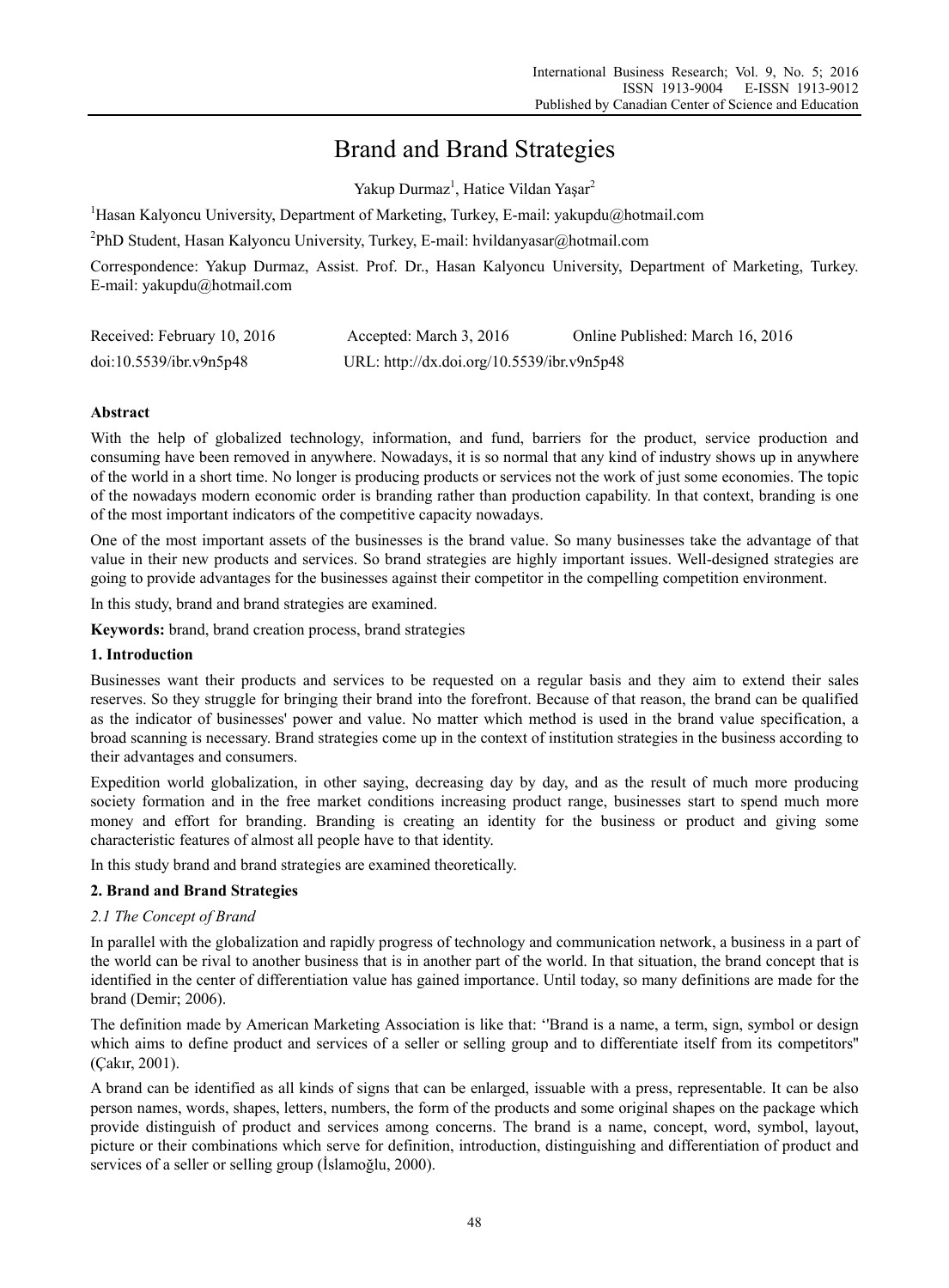The brand is a name, term, word, symbol, design, sign, shape, color or various combinations of these factors for defining, introducing product and services of a group of seller or producer. It is also for distinguishing and differentiating product and services of a group of seller or producer from their competitors (Tek, 1999).

New discoveries and unique designs constitute and form the products. However, for presenting and selling these products, it is required an introduction tool that will distinguish this product from others. These distinguishing marks, which are important for the businesses, are brands. For the brands, we can say that they are the "fingerprint" of the businesses. The brand is the distinguishing mark which represents all assets of the business. All backgrounds of the business; factory land, factory building, machines etc., are only represented by that concept. Brand shows the source of the product to the customer and it becomes a quality mark and advertisement tool. It provides a free selection opportunity of desired product to the customer (http://apb.kobiline.com).

In article of 5 of the law no. 4128 of the legislative decree no. 556 of KHK, brand is defined and signs that can be used as the brand are stated. According to that brand includes all kind of signs that can be enlarged, issuable and expressed with person names, especially words, shape, letter, number and shape of the productions by providing distribution among products and services of a concern (Çamlıbel & Taylan, 2001).

In the most general sense, brand is a term (such as Nestle, Motorola), symbol or shape (such as panther of Puma, star of Mercedes), name (such as Selpak or paper tissue?) or combinations of these which distinguish the product from the competitors; create an identity to product and services produced by businesses and released to market by intermediary or intermediaries ( Duran, 2009).

Powerful brands come onto the market with high added value products and like a magician, they establish the expected result on consumers. No doubt that this is their branding success or in other words thanks to their successful brand creation process. In recent times, brand as one of the most popular trend is defined by different occupational groups as well (Elitok, 2003).

According to the guru of the brand theory David A. Aeker's idea, the brand is a distinguishing name or symbol which defines services of products, a seller or selling group and differentiate (such as logo, trademark, package design) this product and services from their competitors. Due to this brand shows the source of the product and protect both the customer and producer from their competitors which try to provide determinative products (http://library.cu.edu.tr).

According to Turkish Trademark Law, the signs which are used for distinguishing every kind of commodity constructed and evinced in agriculture, craft, and industry, produced or offered in trade. This commodity and the one positioned on the package and goal-oriented signs, which are used when the commodity is not placed, are called brand (http://library.cu.edu.tr).

The main reason of having a brand is providing differentiation among the products. In English, the origin of word 'branding' comes from the cattle stigmatization by peasantry on posture and this word refers to that origin. The main concept during the branding process perceived as stigmatization program as well, differentiates the produced product in the mind of the consumer. Branding the produced product just as cattle stigmatization in the farm, provide differentiation from other products even if it is so similar to the others. In modern, branding products and brand name usage have shown towards to end of the 19. Century (Uztuğ, 2003).

Because the brand creates an identity to the product or service, distinguish it from similar products by establishing customers or consumer, competition potently evolves among brands. Some brands are much more familiar, known and are respected by the customers. Thereby, brands on the market differ in terms of expressed ''value'' to the customer as well (Kavas, 2004).



MARKA

Figure 1. Fundamental Principles of Brand (Pringle & Thompson, 2005).

-Advantages dependent on logic and performance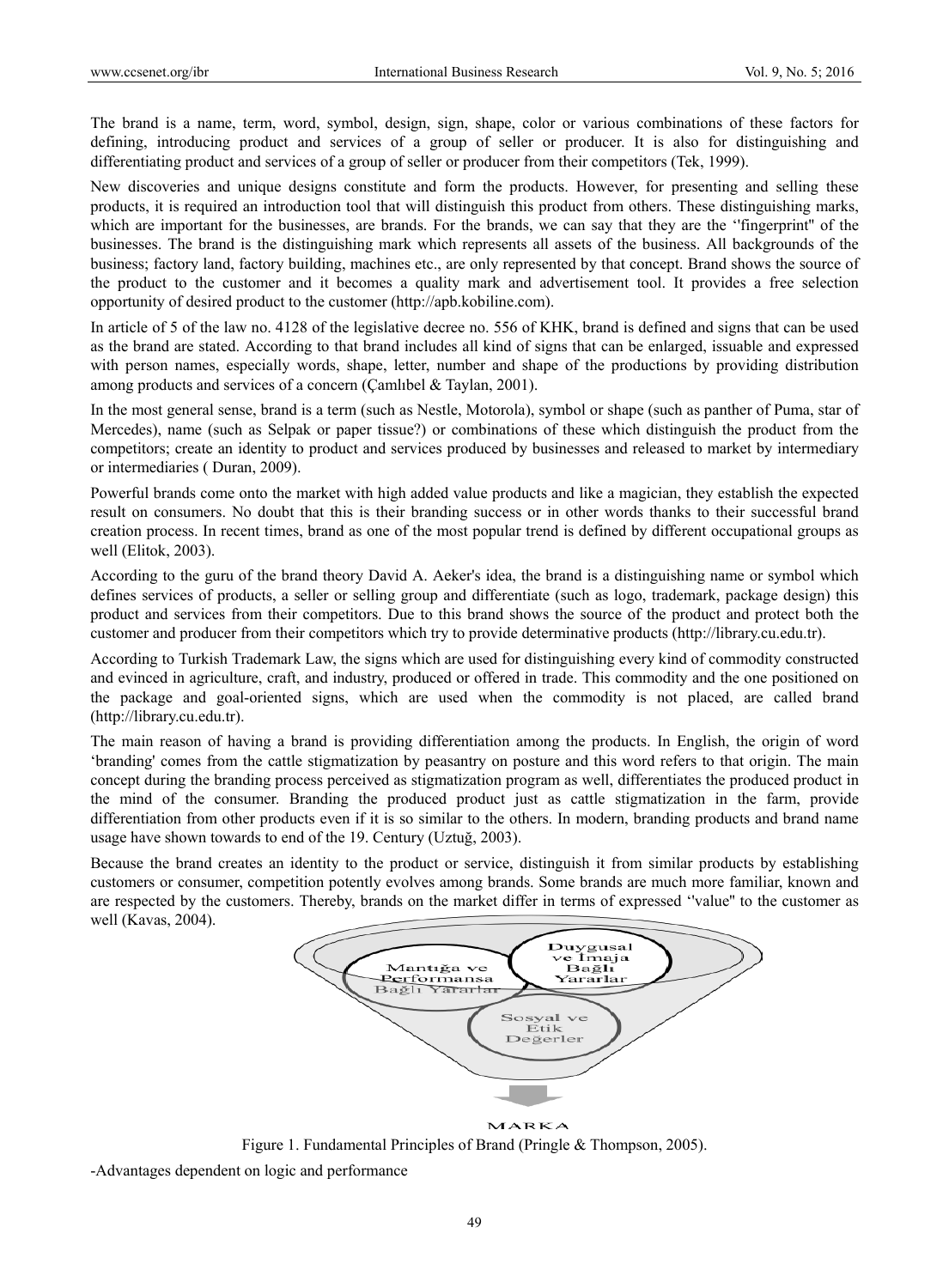-Advantages dependent on emotional and image

#### -Social and Ethical Values

There are the fundamental principles for the power of brand: advantages dependent on logic and performance and the advantages dependent on emotional and image (Figure 1) (Pringle &Thompson, 2005). In the new era which starts with the businesses' social problems interests, ethical issues cared during production process have added to those factors. These include so many social responsibility topics from non-polluting production process practices to avoidance from child employment. For these, we can say social and ethical factors. Which factor is going to be chosen by the business is related to the marketing strategies.

## 2.1.1 Historical Development of Brand

Products branding and brand name usage show up in 19.Century. For example; some American brand names, which are in existence today, have started to be used in advertising in the 1890s (Uztuğ, 2003).

As the result of Industrial Revolution, producer-consumer relationships have changed and this change causes a wholesaler dominant market structure. In parallel with increasing population and urbanization, demands have increased as well. Demand increase and developing transportation have changed the market structures and extend them. These developments cause a rise in the number of retail dealers (Orkide, 2006). Although an important rise has occurred in production, communication between producer and the consumer is not established. Because distribution chains were in wholesalers' and retail dealer's hand, producers did not have independent action opportunities. Producers were selling generic products, making too little effort for communication and advertisement; they submit to the low wage claims of the wholesalers. For some businesses, making a decision of whether they will brand their products or not is so easy. Maybe they do not have necessary opportunities or they do not want to brand because they don't believe the necessity of branding. One reason for not branding is that some businesses' products cannot be distinguished from another one in some business lines. For example, crop, pulses products and iron, coal etc. Physical structures of some products do not allow branding. For example, raw vegetables and fruits. However, today especially in developed countries, such products are branded by packaging and placing the brands on packages. Another reason of not branding is underqualified products. Businesses don't brand such products (Oktay, 1998).

In time, increasing consumer demand and technological developments provide investment opportunities to producers for establishing a wide range of production structure. Producers which gain strength with the help of that term have the chance of ''by-pass'' the wholesaler's power over the advertisement. It is stated that advertisement has an important function in terms of perpetuating demands and dispossessing market dynamics from wholesalers. In that process, producers offer the best opportunities for products distribution to the wholesalers. However, that situation has caused a congestion of profits. Some producers decide to differentiate their products with the aim of exceeding that profit congestion. To be able to protect their products, producers get patents by giving names to products and communicate with their consumers without wholesalers and retailers via advertisement. These efforts of the producers can be though as the rise of brand creation concept. USA originated some brands such as Levi's (1873), Maxwell Hause (1873), Budweiser (1876), Coca-Cola (1886), Campell's Soup (1893) can be given as an example of brands created in that evolution and development process and still in existence (Orkide, 2006).

## 2.1.2 Importance of Brand

The brand is the most important part of a business because brand provides a distribution of that business' products from others easily. The brand is a helper factor because while it helps for creating specific images for the business' products, it helps not being imitated by the other businesses as well (Ar, 2007).

In today's knowledge-based economies, intangible assets are much more important than concrete assets seen in financial statements of the businesses. In the Industrial Age that ends towards the end of the 19. Century, a company ruled when it had estimable property or active factory and equipment in share market. Those companies were able to produce the most estimable autos, machines, chemicals and food products of the world. However, today few precious companies such as Microsoft focus their profit expectations on their produced products. It is a matter of even producing their selling products abroad for those companies because most of the big-time companies active in the service industry and their main wealth are established on knowledge, brand names, customers and their relationships with their partners. And the brand is the most important intangible asset of a company (Doyle, 2003).

In fact, the brand can be thought as obligatory equipment for the works of a business. When the company brand manager create a brand and the brand value has increased with the help of a brand, indeed it means that total value of the company increase (Tenekecioğlu & Ersoy, 1999).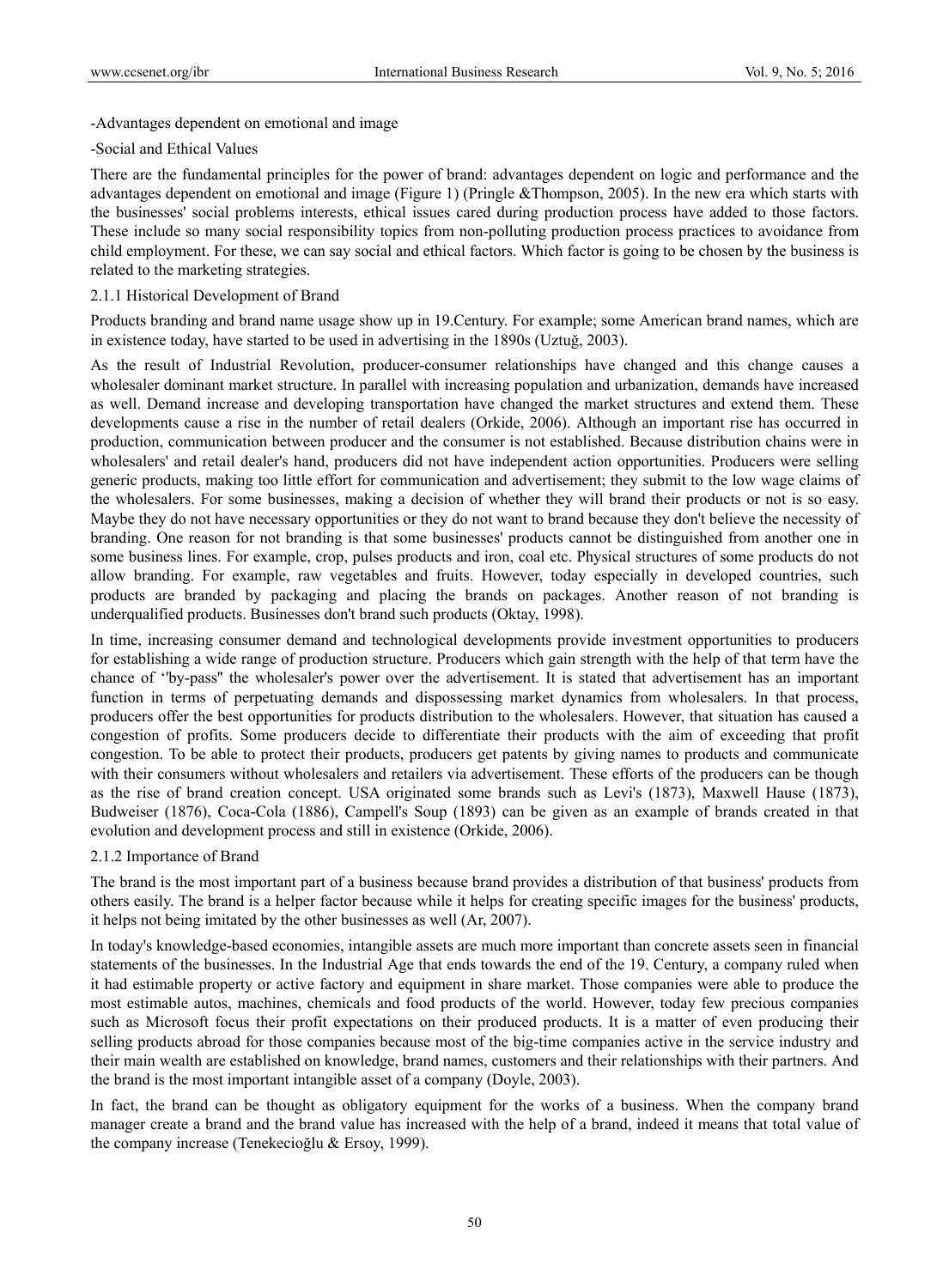## 2.1.2.1 Importance of Brand in terms of Businesses

It is obvious that a powerful brand means high sale with a high market share and profit. Nowadays, the brand has gained a characteristic of being marketable value in financial context. Another important point is consumer loyalty creation by superior brands. Brand loyalty creation, especially in messy media atmosphere and compelling competition conditions has gained a vital importance for the companies. Also, while a powerful brand provides a platform for the new products of the company, it increases the endurance and brand power towards to competitive attacks as well. To be able to reach those benefits of the brand, the fundamental point is creating a powerful brand (Uztuğ, 2003).

According to Ar, advantages of the brand in terms of businesses are ranged as the following (Ar, 2007):

-Helps to promotion and effective in demand creation

-Provides business and brand image building

-Brand increases sale and the competitive capacity of the company

-A brand which has become successful in the market previously makes easier adding new products to the product line.

-A prospering brand in the market follows a different price strategy from its competitors

-A prospering brand provides giving a different price to that product from current price by intermediary firms

-After the brand has been registered, it gains a legal position and it provides a legal assurance to the brand owner.

2.1.2.2 Importance of Brand in terms of Countries

Selling the brand better than the product is the fastest way of getting wealth especially for developing countries. Brand creation means creating institutional prosperity. Countries which are rich in terms of the brand have the buoyant economy, labor and a deep stock market (Anholt, 2004).

Brands, beyond their power in the country, have the power of being important factors which create international images of countries. In world markets, the economic and cultural power of the countries originates from their institutions which have international branded product, services. In the competitive environment, institutions which specify world standards in product, service and information production take the place of countries. Their most powerful and the most effective weapons are their name and brands which have long-established values and they are formed within years. Success and persistence in the economic and cultural world are based on delicately built brands. In the source of long-lived businesses' power, there are much more nonvisible assets than visible assets. Building nonvisible assets take a long time and these are brands. Powerful brands of the world, such as classics, are the ones which manage to protect their functionality by racing against the time. These brands know how they are going to renew themselves in continuity without getting change. Being a brand for long years such as coming from a well-established family is awarded with more recognition and much more beloved by the society (Winkler, 2004:69).

2.1.2.3 Importance of Brand in terms of Marketing

An important part of the marketing activity is based on recognition of the product by the consumers. In other words, noticeability feature of the product among other homogenous products shows up as brand concept (Türk, 2004:58)

The topic whether a product is going to be the brand or not or what kind of brand is going to be chosen is a big question for business managers. Because after the product gets the brand, the brand has become an inseparable part of the product and it has a directive effect on policies about the product and sale increasing efforts. Businesses make an effort for branding their products because of these three reasons (Türk, 2004:58):

- **1. Physical Specification:** One by one physical specification of the products that the company has is important for a product line, transportation, and stocking, rating system, labeling and taking inventories of various products.
- **2. Legal Protection:** Putting all values such as brand given to product or products via trade mark under protection.
- **3. Being the Basis of Marketing Efforts:** Brand is a way to identify the product and thus it can be practiced a meaningful marketing program.

#### *2.2 Brand Creation Process*

Because the brand has an expression with monetary magnitude, manager's decisions related to brands have great importance. Therefore, the manager should consider so many factors in the brand creation process. With this purpose, it is necessary to do market and competition analysis, market segmentation, positioning, product development,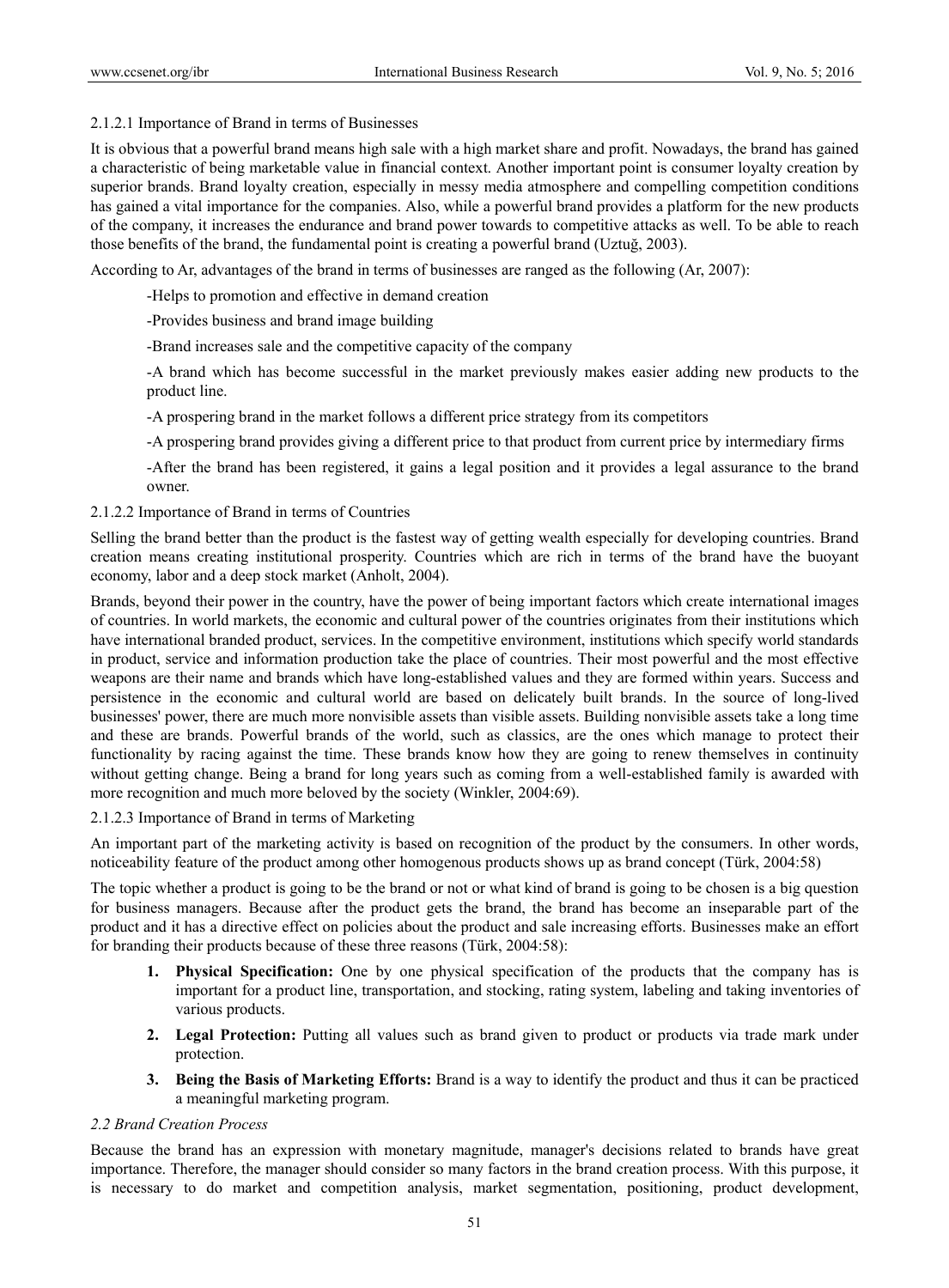communication, distribution, brand sustainability, brand construction and brand controlling activities (Borça, 2008).

We can say that brand gives a commitment to serving specific features, services, and benefits. Consumers respond to all these efforts of businesses according to their perceptions. If the responses are positive and continue extensionally, it can be said that that brand is successful. Brand creation process steps can be summarized as the followings (Sevindik, 2007):

- -Branding
- -Brand Name Selection
- -Brand Strategy Decisions
- -Brand Positioning
- 2.2.1 Branding Decision

The first important decision which is about the product and should be given by businesses is putting them on the market by branding or without branding. Because the main goal of branding providing a distribution of the product from the others, business which is in the process of branding decision should evaluate branding by taking into consideration its benefits and costs. Today world of marketing is getting crowded, becoming popular is getting harder. Therefore, businesses should spend much more money and concentrate on marketing activities more than earlier (Ateş, 2006).

 Businesses which make a branding decision can search a name for their brand with the help of various marketing studies. Some of them are sensation tests used for measure the images that come into mind, learning tests used with the aim of measure the ease of articulation of the name, memory tests used to measure quality of name in terms of remembering and preference tests used to measure which names are preferred (Kotler, 1976).

#### 2.2.2 Brand Name Selection

The brand name is the communicable part of the brand. Because the brand name represents the brand in the view of the consumer, the name should be determined by considering intended population and without missing product features (Küçük, 2005:18). Besides, it should be considered that brand name is the most difficult and costly element to change among other elements.

Brand name should have the following features (Kırdar, 2001);

- -It should have provisions
- -Should be meaningful and easy to understand
- Should be relevant to the product
- -Should be practicable for marketing works
- -Should recall positive concepts such as honesty, beauty etc.
- -Should have flexibility to the adaptation of changes about the product

#### 2.2.3 Brand Strategy Selection

Brand strategy has great importance for brand promotion and brand value creation because brand strategy directly affects the brand value and success of all of the strategies which are about promotional activities, distribution, pricing, and product named as marketing mix.

When we examine the world's most powerful and most wealthy businesses, we can see the importance of branding clearly. When the brand values have been discussed, it is seen that the first ten most expensive brands of the world by the year 2015 are the followings (Etçioğlu, 2008):

Apple – 128.303 Millar \$ Samsung Group - 81.716 Millar \$ Google  $-76.683$  Millar \$ Microsoft  $-67.060$  Millar \$ Verizon – 59.843 Millar \$ AT&T – 58.820 Millar \$ Amazon.com – 56.124 Millar \$ GE  $-48.019$  Millar \$ China Mobile – 47.916 Millar \$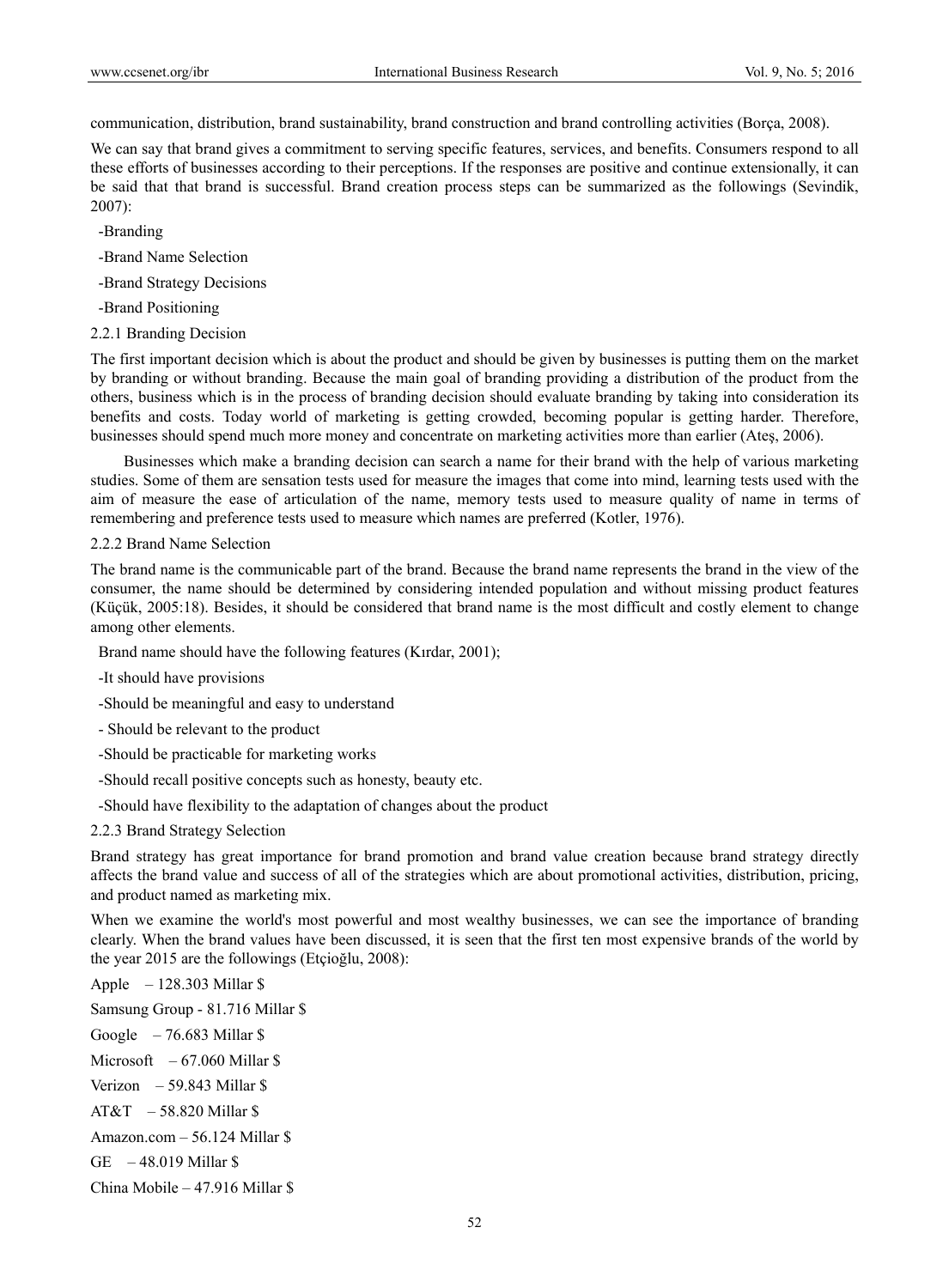#### Walmart  $-46.737$  Millar \$9

#### 2.2.4 Brand Positioning

Brand positioning is a process that specifies where the products or services are going be placed in the target market that the business is going to be active. Namely, positioning is distinguishing the brand from their opponents (Bradley, 1995:549). Brand positioning from the view of the consumer is a perception style about the product created by a consumer group known as the target market in a specific market. (Blythe, 2001). If the brand has no position, then this brand cannot create a value in the minds of their consumers (Elitok, 2003).

Actually, brand positioning concept is so important for the businesses. Therefore, this concept should be understood very well. Businesses which produce same or similar products can distinguish their brand in the view of consumers by positioning them in consumers' minds with different types. Properly positioned brands in the target market may have such benefits (Aaker, 1996):

-Based on the brand positioning success, the price of the product is determined by product value, not by the market conditions. Thus, the business can have a control for the price of product and business can specify the first price.

-A good brand positioning can make the brand a very well-known one and so consumers' forgetting may get harder.

-The brand can create a good effect in the eyes of the customer according to its services. Therefore, it can be provided to be preferred by the others as well

-Brand positioning may be helpful to marketing directors for producing new and proper marketing strategies for the brand.

#### *2.3 Brand Strategies*

Brand strategies are the basis of long termed brand plans developed with the aim of financial value calculation, legal protection, creating a brand loyalty, positioning, and well-known brand effect. Brand strategies come up in the direction of all brands in the business integrated institution strategies (Kırdar, 2001). To be able to be successful, brand strategies should be supported with other marketing strategies. Businesses which want to use the brand as an active marketing variable primarily should solve their policy issues such as national brand usage; do an activity in international areas, using their producer brand etc. (Mucuk, 2001).

There are four fundamental brand strategies for the selection of brand managers for their products (İTO, 2006):

-New Branding

-Line Extension

-Multiple Branding

-Brand Extension

2.3.1 New Brand Strategy

When a company develops product in the new category (Küçük, 2005);

-If it disapproves any brand name for its new product,

-Decide some characteristic that depends on the brand name harm to brand or restricts the brand,

-Decide to add new values related to name, and then it starts to search for the new name. This strategy is called new brand strategy.

The new brand, in comparison with other strategy decisions, is the riskiest and the most expensive option. For the businesses which design their strategy according to whole market classification, selecting a brand for each product is more appropriate. The most important advantage of this strategy is that business has the chance of competing with its competitors with less quality and price without harming its brand image in the market that it enters with a free brand name (Pride and Ferrell, 2000: 305). Another benefit is increasing the effectiveness of the business by causing internal competition among other brands which are in the structure of that business. However, it also should be considered that one name for each product will cause a cost and difficulties because every new brand means a different identity which should be created for the business.

#### 2.3.2 Line Extension Strategy

Line extension strategy is frequently used strategy by businesses recently. Main reasons for preferring this strategy are the followings:

-İncreasing brand and marketing effectiveness by creating innovations and discrepancy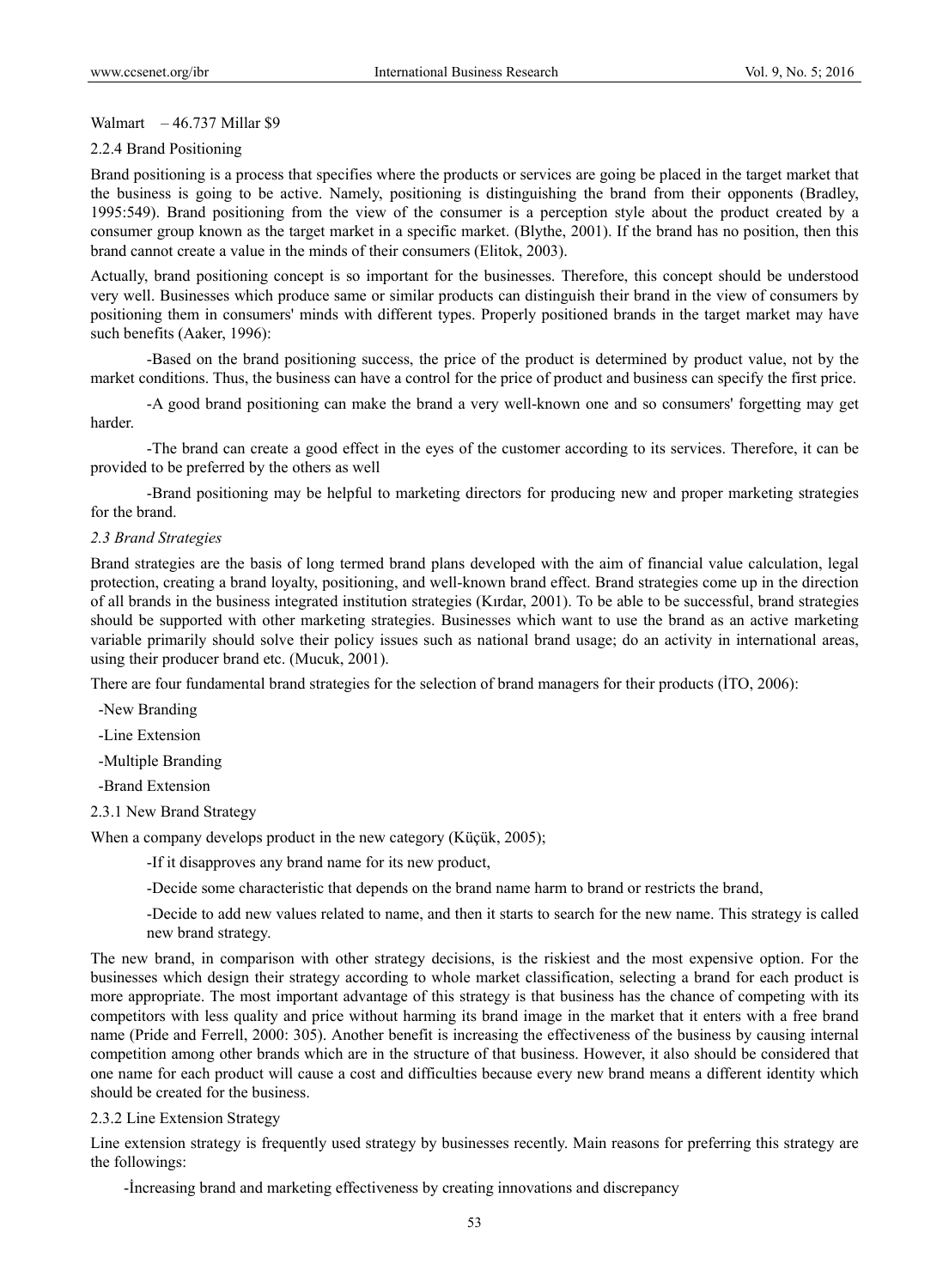-Raising profitability by attracting potential consumers to business products via brand

- -Creating a powerful brand image
- Raising the added value provided by the brand to the highest rank.

In addition to these, this strategy provides more advantages in terms of the fund than the other strategies. However, line extension strategy which magnifying the brand volumetrically may increase the costs and cause the decrease in focusing on the brand. Line extension strategy is adding some new characteristics to the product category below the same brand name and without changing the core of the brand. Pepsi Cola's diet coke production can be the example of that (Ar, 2007). For the success of line extension strategy, the brand core should be applicable and brand characteristics should be similar to the other products.

In that strategy, a product in an existing category put on the market with the same name but different forms, colors, contents, packages and such additional qualities. And too much density can decrease the focus to the brand. However, with the help of line extension strategy, business extends its consumer capacity, provides variety in the market, strengthens its brand, provides renewals and obstruct to being passed by the competitors (ITO, 2006).

#### 2.3.3 Multiple Brand Strategy

Multiple brand strategy is developing so many products in the same product category (Pride, 2000:305). Business uses that method with the aim of address different departments of the market. For example, in Turkey Koç Holding's brands, Arçelik and Demirdöküm is the example of multiple brand strategy.

That strategy can take shape with developing a different brand for different products or using an individual brand name with its name (such as Nestle Damak). A business that uses many brand names gain broader places in the shelves and leaves fewer places to its competitors. Also, a business which uses the multiple brand strategy takes the advantage of different market sections and reaches to great market saturation. Generally, practices in the automotive industry are in the direction of that strategy (Mucuk, 2001).

#### 2.3.4 Brand Extension Strategy

Brand extension strategy is the effort of using the successful brand name for launching the newly produced products. For example; introducing Pınar Et (Meat) and Pınar Un (Flavor) after the Pınar Süt (Milk) (Tek, 1997). Brand extension is seen as the source of strategic expansion in terms of businesses. The main reason of that idea is increasing the possibility of success. It helps by using the existing brand name while producing new product categories or sections, reducing the advertising expenses and helps to easy adaptation of consumers.

Brand extension can be presented as both giving the brand name to a different category product (horizontal brand extension) and giving the brand name to the product that is in the same category but has different price and quality (vertical brand extension) (Ekdi, 2005). For example; mobile phone production by Sony is the example of horizontal brand extension while new model autos of Nissan are the examples of vertical brand extension.

The practice of brand extension strategy decreases the failure factors. Also, brand extension strengthens the major brand image and support advertising works. However, incorrect brand extensions can cause costly damages, so brand extension made without taking measures may affect the brand value negatively (Ar, 2007). Therefore, it should be paid attention to be new products as long distance as possible from the major brand and not early starting to brand extension because there are also uncertainties about the positioning of the new product that has the high margin of error as well.

Brand extension strategy provides savings in a new product category, transferring the brand value to the new product and advertising costs for the new product so brand extension strategy, in comparison with other strategies, provides both expenditure advantage and advantage for creating a powerful brand image. For example, a customer goes to the market and has dealings. When this customer goes to food aisle and sees an unknown brand name on many products may not buy that product at once but the brand is stored in the mind of the customer (Öztürk, 2007). Accordingly, we can say that brand extension has an important function in creating awareness.

When a possible failure is been experienced in the new product category, the brand can be damaged by it as a whole. A possible failure can cause failure in the positive ideas of the customer, decline in stock value of the brand and lose in the value of principal capital (Özgül, 2001). So, if the accord between major brand and extension has become better, the success of extension becomes as better as possible.

The primary aim of brand related strategies should make the brand well-known than its competitor brands and known brand should be preferred as well. Because leading brands are frequently remembered ones. For effective brand creation leadership creation, brand managers and marketing managers should practice brand strategies successfully (Kırdar, 2001:244). As the result of marketing investments on the brand, set of values occur over it. And as the result of branding strategies, brand value has occurred. Today, businesses cannot be afloat with just as tangible assets such as raw material,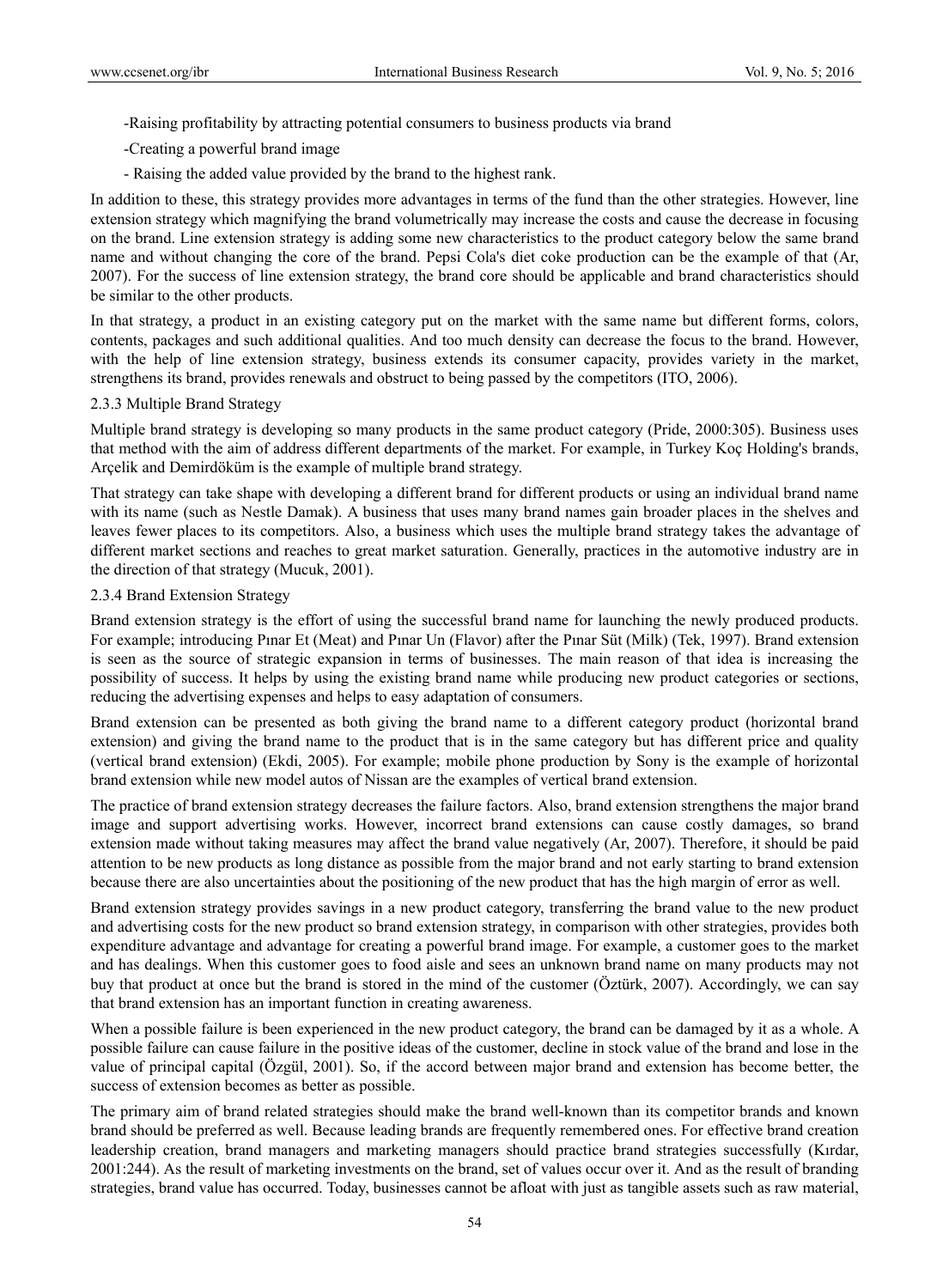fund and machines so even its measurement and reporting is so hard to work with the concept of accounting, businesses should give necessary importance for intangible assets such as consumer loyalty, trademark value, and creativity.

#### **3. Conclusion**

Nowadays businesses have great difficulties in their assets' maintenance in the compelling competitive environment. In that context, they are searching to gain competition superiority towards their competitors. The brand is the most important point for taking place in the field. Besides its legal protection for producers towards to counterfeits, it helps to consumers in terms of bringing prestige, protection, underwritings and maintenance opportunities.

The brand is a sort of insurance for the consumers. Because business and brand image have great importance in product selling, the perception of the customer and how the consumer positions that product in their minds, brand strategies have vital importance. Brand strategies, according to benefits presented by the product and target consumers, primarily should be considered in parallel with the institution strategies which all brands in the business have been integrated into them. Brand strategies should be supported with a promise which will state and express the brand in the best way, advertising strategies and marketing communications activities.

Intended strategies about the brand should make the product much more well-known one than the other competing brands. In addition to consumers' present buying tendency, their future tendency should be considered and brand loyalty should be increased.

# **Reference**

Aaker, A. D. (1996). Building Strong Brands. New York: The Free Press

Anholt, S. (2004). Global Markaların Yere Çuvallamaları. (Çev: Gonca Canan.). İstanbul:

Ar, A.A. (2007). Marka ve Marka Stratejileri.(İkinci Basım). Ankara: Nobel Yayın Dağıtım.

Ateş, R. (2006, Mart 15). Macerayı Sevmeyen Şirketler Hep Kazanıyor. http://www.markastrateji.com/2006/03/macerayi-sevmeyen-sirketler-hep-kazaniyor/

- Blyth, J. (2001). Pazarlama İlkeleri (Çev: Yavuz Odabaşı). İstanbul: Bilim Teknik Yayınevi
- Borça, G. (2008). *Marka İnşaatının 9 Basamağı*. <www.ambalajtasarimi.com> (2008, Şubat 19).
- Bradly, F. (1995). Marketing Management, Providing, Communicating and Delivering Value. Cambridge: Prentice Hall
- Çakır, V. (2001). *Geleceğe Bir Dokunuş*, Mediacat Yayınları:Ankara
- Çamlıbel, T. E. (2001) Marka Hakkının Kullanımıyla Paralel İthalatın Önlenmesi, Dokuz Eylül Üniversitesi İİBF Ticaret Hukuku ABD, Seçkin Yayınları: Ankara
- Demir, E. (2006). "Kurumsal Marka İmajının Oluşumunda Reklâm Stratejilerinin Etkisi: World of Wonders Otel İşletmelerinde Bir Uygulama" Gazi Üniversitesi Yüksek Lisans Tezi, Ankara.
- Doyle, P. (2003). Değer Temelli Pazarlama. (Çev:Gülfidan Barış.). İstanbul:Mediacat Yayınları
- Duran, M. (2009), "Marka Değeri ve Bileşenleri". http://www.turklider.org/TR/EditModule.aspx?TabId=375&mid=2470&ItemId=12726
- Ekdi, B. (2005). Marka İmajı Yaratma ve Yerleştirme*.* Yüksek Lisans Tezi. Ankara Üniversitesi Sosyal Bilimler Enstitüsü İşletme Anabilim Dalı, Ankara.
- Elitok, B. (2003). "*Hadi Markalaşalım"* (1.Baskı), İstanbul: Sistem Yayıncılık ve Mat. San. Tic. A. Ş.
- Etçioğlu, E. (2008). Sakarya'nın Marka Değeri Nedir? http://www.sakaryayenihaber.com/koseyazilari/798/sakarya-nin-marka-degeri-nedir.aspx
- İslamoğlu, A. H. (2000). Pazarlama Yönetimi (Stratejik ve Global Yaklaşım), Beta Basım Yayım Dağıtım, A. Ş.: Trabzon.
- İTO (İstanbul Ticaret Odası). (2006). İşletmelerin Tüketici Odaklı Marka Stratejisi. İstanbul: İstanbul Ticaret Odası
- Kavas, A. (2004) "Marka Değeri Yaratma", *Pazarlama İletişim ve Kültürü Dergisi*, *3*(8), 16-25.
- Kırdar, Y. (2001). *Marka Stratejilerinin Oluşturulması; Coca- Cola Örneği*, *Review of Social, Economic & Business Studies, 3/4*, 233-250,
- Kotler, P. (1976). Pazarlama Yönetimi Çözümleme, Planlama ve Denetim. (ikinci Basım). Ankara: Ayyıldız Matbaası.
- Küçük, R. (2005). Algılama Marka İmajı Marka Konumlandırma Kavramları. Proje. Yeditepe Üniversitesi Eğitim Bilimleri Enstitüsü Eğitim Yönetimi ve Denetimi Yüksek Lisans Programı.